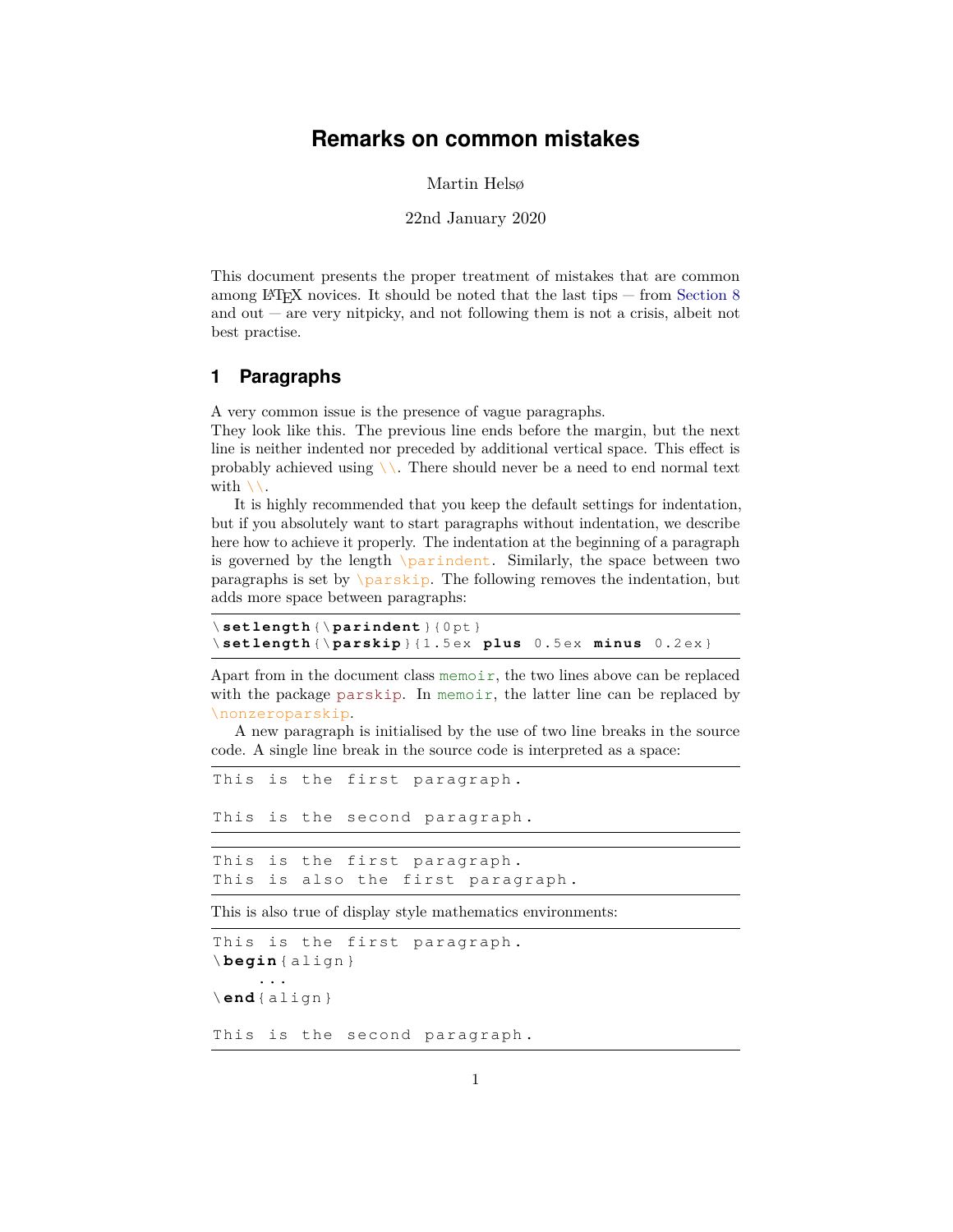```
This is the first paragraph .
\ begin { align }
     ...
\ end{ align }
This is also the first paragraph .
```
An aside for the aspiring package writer: You can also declare the end of a paragraph with \par.

## **2 Margins**

Changing the margins without the necessary typographical knowledge is illadvised. A lot of people think that the default margins in LAT<sub>EX</sub> are too large, thus wasting too much of the paper. However, margin size is not a relevant parameter for evaluating the readability of a text. What matters is the average number of characters per line, including spaces. For optimum reading speed, the ideal number is 66 characters per line, but anything in the 60–70 range is fine. The default line width in LAT<sub>EX</sub> is optimised for the default font and font size. If the number of characters per line is too high, the text is perceived as a more difficult read. The reader, who has as little typographical knowledge as the author, will assume that this is due to bad writing.

It is perfectly acceptable to make the margins smaller if you compensate by making the font bigger. In the document class memoir, changing the font size will also change the margins accordingly.

#### **3 Citations**

When restating a result from a source, it is cleaner to add the citation as part of the optional argument of the theorem environment, than it is to put the citation at the end of the statement or in the proof environment. That is, you should opt for

```
\ begin { theorem }[{\ cite [ Theorem ~1]{ key }}]
     Statement .
\ end{ theorem }
```
rather than

```
\ begin { theorem }
     Statement. \cite [Theorem~1] { key }
\ end{ theorem }
```
or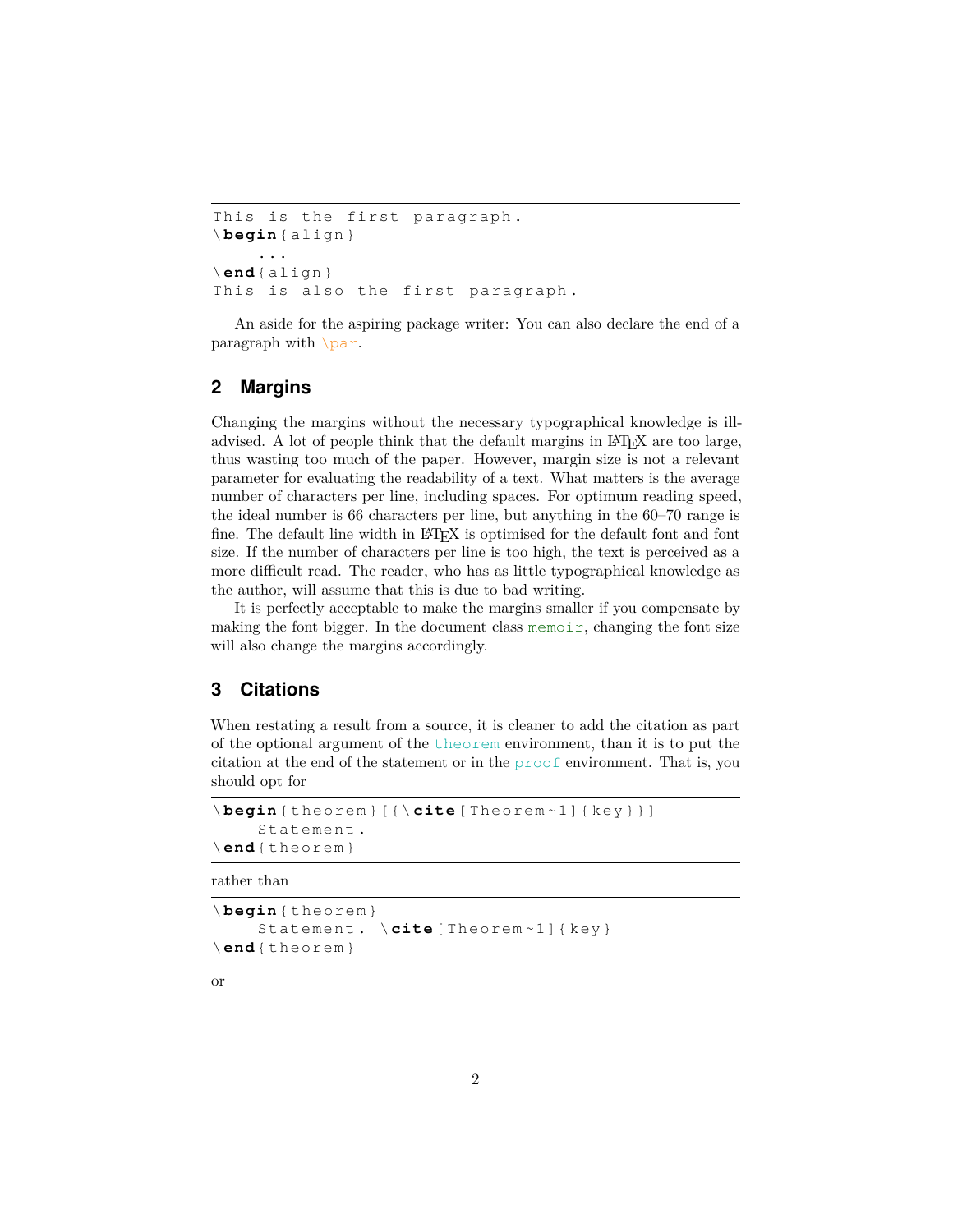```
\ begin { theorem }
     Statement .
\ end{ theorem }
\ begin { proof }
     See \cite[Theorem~1]{key }.
\ end{ proof }
```
When citing a web page, always specify when you visited the page. This is done by adding the information field urldate to the .bib entry:

```
@online
{
    ID ,
    author = { Optional information } ,
    editor = { Optional information } ,
    title = \{ \ldots \},
    date = \{\ldots\},
    url = {\dots},
    urldate = {yyyy-mm-dd},
}
```
# **4 Quotation marks**

A repeat offender is the use of "quotation marks". That is:

" quotation marks "

However, it should be 'quotation marks', "quotation marks" or «quotation marks», depending on the language. The manual way of achieving this is writing the following:

```
' quotation marks '
'' quotation marks ' '
<< quotation marks > >
```
Many standard LAT<sub>E</sub>X editors can be configured so that the symbols " $\dots$  " are automatically replaced by the corresponding set of  $\cdot \ldots \cdot$ ,  $\cdot \ldots \cdot$  or  $\cdot \ldots \cdot$ .

The T<sub>E</sub>Xnical solution is to use the package csquotes together with babel. This defines the command  $\emptyset$ , which is a nestable command that prints the correct quotation marks according to the specified language. This document is written using the language option UKenglish, so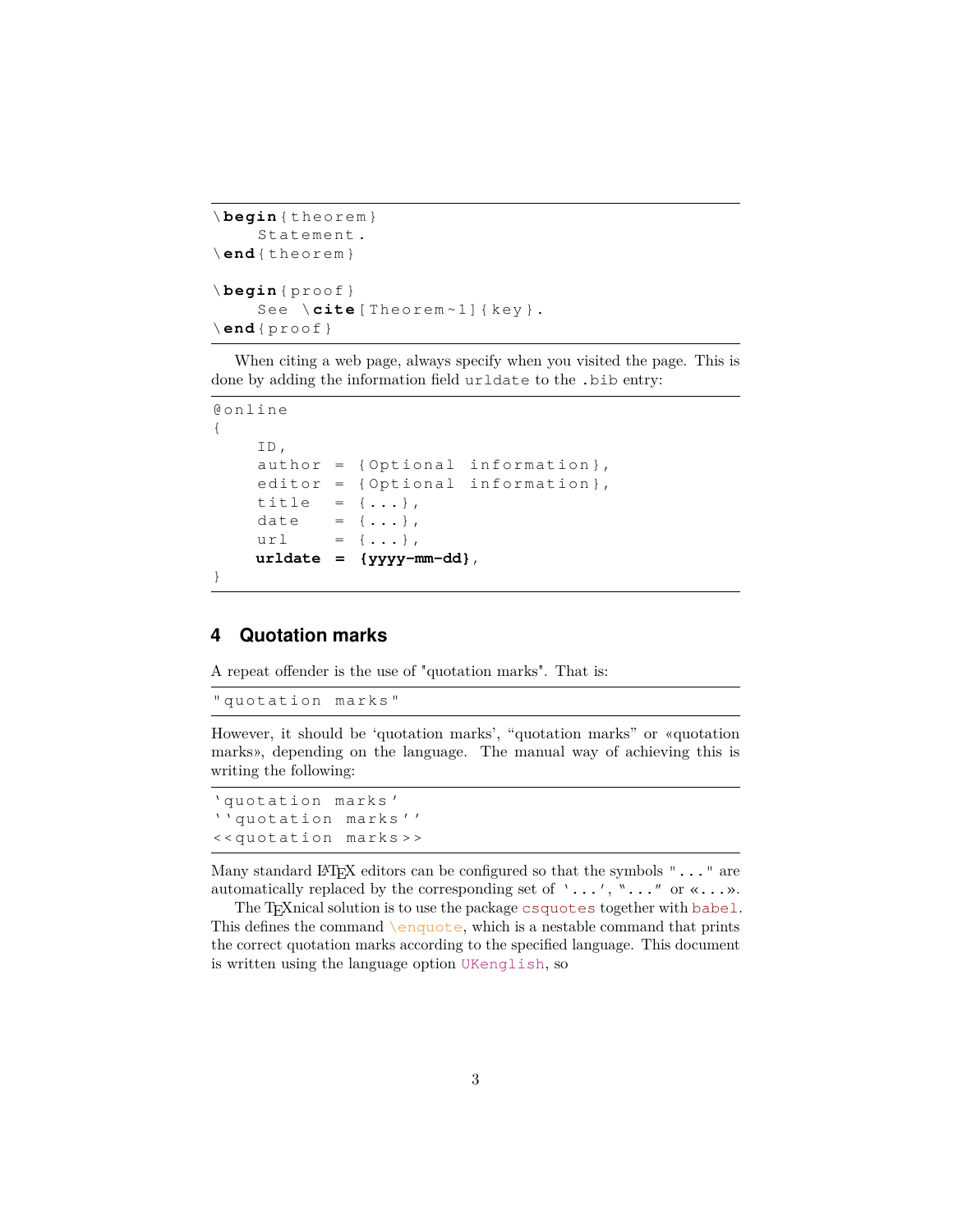```
\ enquote
{
    This is an
    \ enquote { inner quote }
    inside an outer quote
}
```
produces 'This is an "inner quote" inside an outer quote'. It is possible to define symbols that activate the same functionality as \enquote. This is done either with

```
\ MakeOuterQuote { < symbol 1 >}
\ MakeInnerQuote { < symbol 2 >}
```
or

\ **MakeAutoQuote** { < symbol 1 >}{ symbol 2 >}

A suspected favourite:

\ **MakeOuterQuote** {"}

Note that the above declaration is problematic if using the package tikz-cd to draw commutative diagrams.

#### **5 Microtype**

The modern compiler pdflatex serves two purposes: First, it outputs PDF, saving you a conversion from DVI. Second, it extends the original compiler latex with microtypographical abilities. The interface for the microtypography is the package microtype. The package makes subtle changes to the space between words. The reader will not notice these changes without looking closely, but the total effect is a reduction in the number of words that break across lines and the number of occurrences of overfull hbox errors. All documents should load microtype. Without microtype, there is no real advantage in using pdflatex over latex.

#### **6 Display style mathematics**

Display style environments for mathematics, such as  $\langle \ldots \rangle$ , equation, align and gather, are generally underused. Display style need not be reserved for expressions you want to highlight or refer to later. It can also be used to add more space to a paragraph that is full of symbols, making it a less dense read. In particular, this is the case if an expression or calculation covers more than half a line. Moreover, if an in-line mathematics expression is split across two lines or causes an overfull hbox warning, then you should either try to restructure the text or change the in-line expression to a display style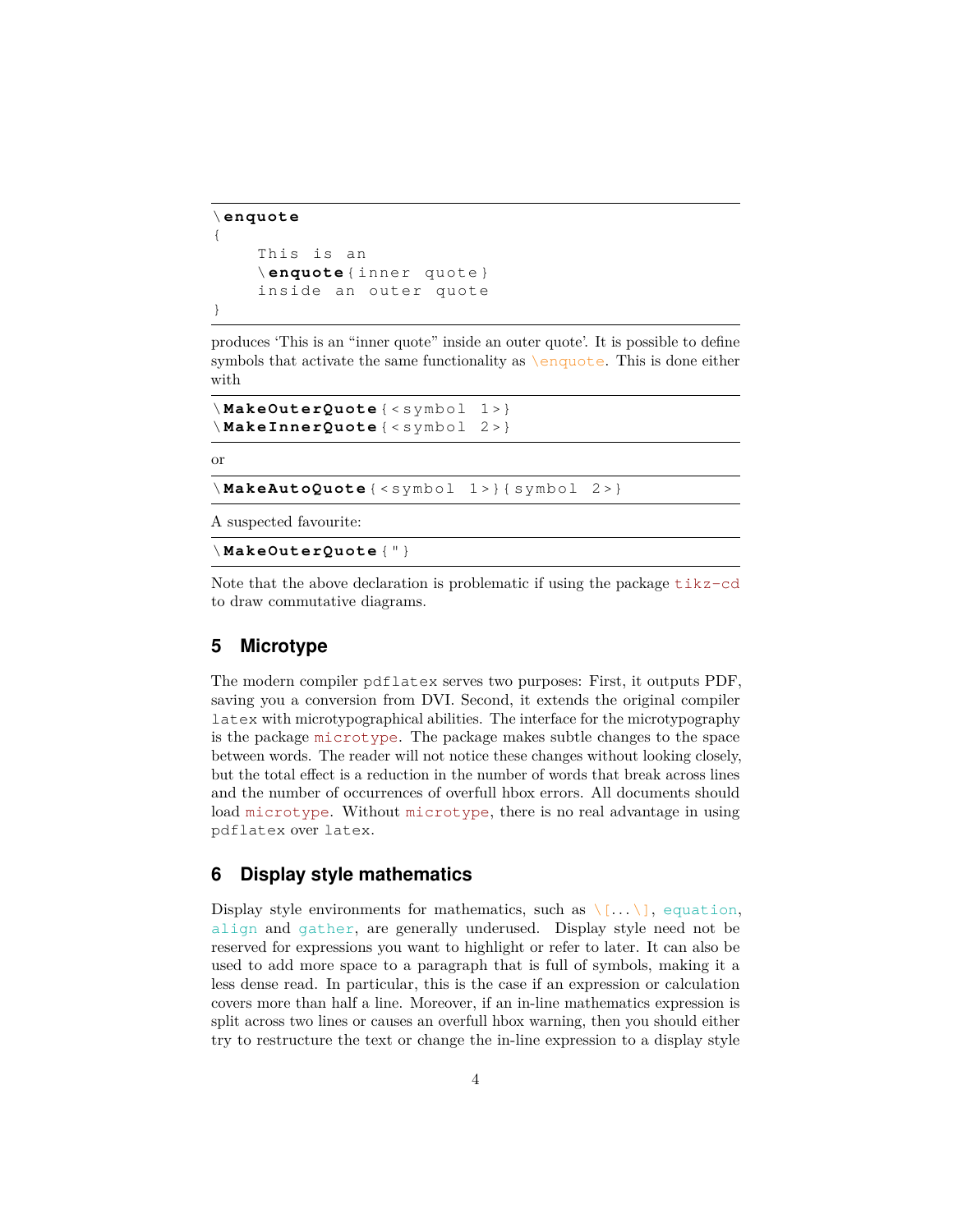expression. The golden rule about display style is that too much is better than not enough.

For display style  $-$  unlike in-line expressions  $-$  punctuation marks have to be placed inside the mathematics environment. Writing

\ **begin** { align }  $x + y = 3$ \ **end**{ align }**.**

causes the full stop to appear on the first line after the equation.

## **7 Token not allowed in a PDF string**

This is a common error message issued when a cross reference, citation or complicated symbol is placed inside a sectioning command like  $\lambda$ chapter or  $\setminus$  section. The error is raised because the PDF navigation menu is not capable of displaying all symbols that are available to LATEX. The solution is to specify two strings, a normal one for LAT<sub>EX</sub> and a simpler, hard-coded one for the navigation menu using \texorpdfstring{TEX string}{PDF string}.

#### <span id="page-4-0"></span>**8 Colons**

To the untrained eye, the expression  $f: X \to Y$  looks correctly typeset. However, inside a mathematics environment, the colon character : on the keyboard is a *relation symbol*, and the colon here should be used as a *punctuation mark*[1](#page-4-1) . Using  $\setminus$  colon instead prints  $f: X \to Y$ . Some people like to rename this macro:

| $\setminus$ new command $\setminus$ from $\setminus$ $\setminus$ colon $\}$ |  |  |  |  |  |
|-----------------------------------------------------------------------------|--|--|--|--|--|
|-----------------------------------------------------------------------------|--|--|--|--|--|

Hence enabling the seductive construction

\( f \ **from** X \**to** Y \)

The colon character : is suitable, for example, as a set builder,

$$
\{(x,y)\in\mathbb{R}^2:x\geqslant y\};
$$

as the index of a subgroup,  $(G : H)$ ; or to separate homogeneous coordinates,  $[x_0 : x_1 : x_2] \in \mathbb{P}^2$ .

<span id="page-4-1"></span><sup>1</sup>\mathpunct{:}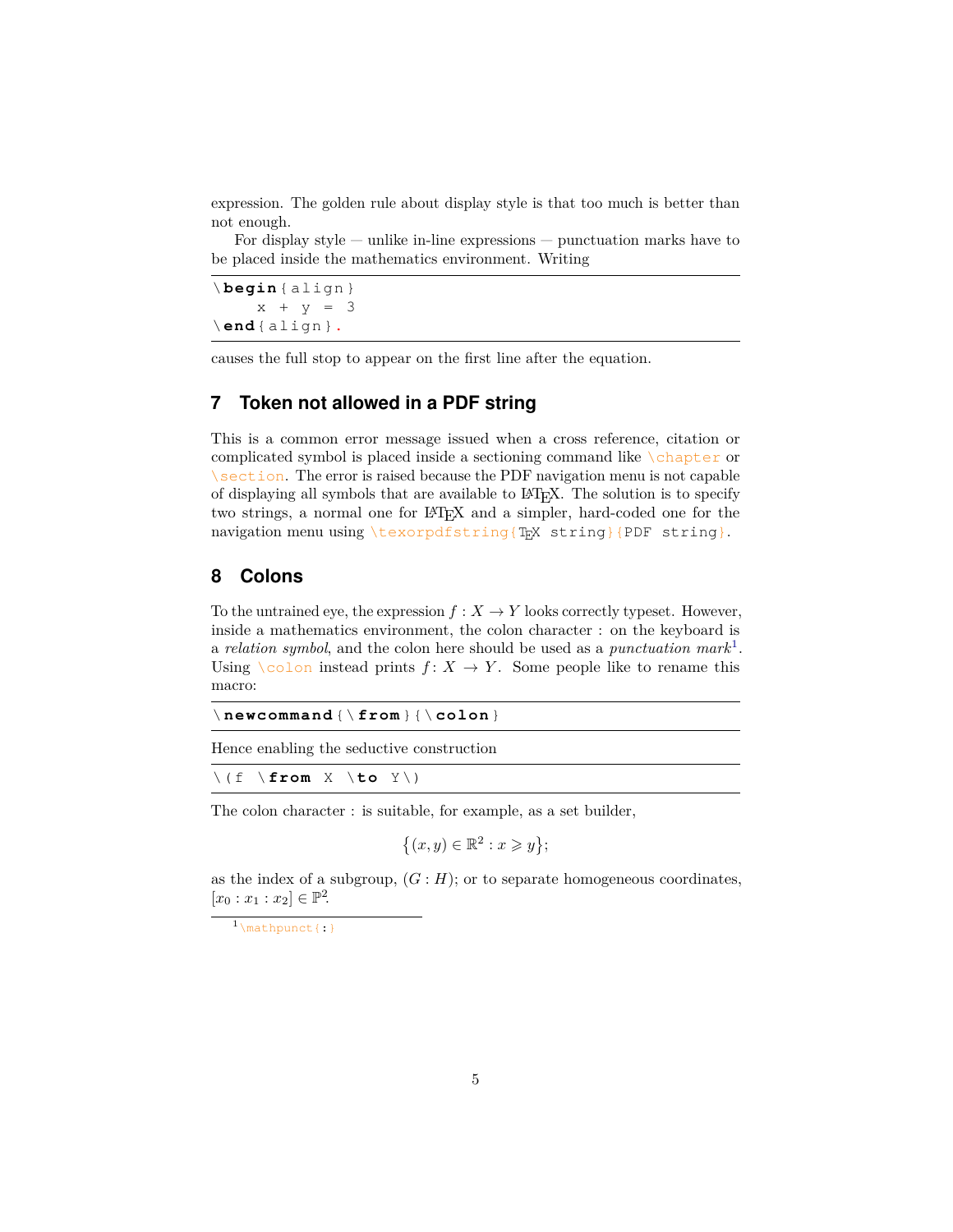For definitions  $A \coloneqq B$  and  $B =: A$ , the colon should be vertically centred with respect to the equal sign. This is taken care of by the macros  $\setminus$  coloneqq and \eqqcolon from mathtools.

#### **9 Set builders**

The vertical bar character | is not a relation symbol, so it adds too little space to be used as a set builder or for conditional probabilities. The correct command is \mid. See the difference:

$$
\{(x, y) \in \mathbb{R}^2 | x \geq y\}
$$

$$
\{(x, y) \in \mathbb{R}^2 | x \geq y\}
$$

When the expressions on either side of the set builder involves many vertical bars, such as  $|x|$  or  $||\mathbf{x}||$ , then it is better to use a colon as the set builder for distinction.

#### **10 Endash**

The *endash* – is named so because it is as long as a lower case n is wide. In LATEX, endash is accessed through the use of double hyphens:

--

Ranges are typeset using an endash, not a hyphen. Thus the following is correct: 'Leonhard Euler (1707–1783)' and 'see [1, pp. 23–27]', but 'Leonhard Euler  $(1707-1783)'$  and 'see [1, pp. 23-27]' is not.

The mathematical community has adapted the practise of joining the names of people that share credit with an endash. That way, it is unambiguous whether or not it is two people or one person with a hyphenated name. Hence it should be 'Gauss–Jordan elimination', not 'Gauss-Jordan elimination'.

## **11 Ellipses**

Typing three full stops (*...*) into the source code does not produce correctly spaced ellipses. There is an array of specialised commands for various ellipses out there, but  $\ldots$  and  $\cdots$  and  $\cdots$  suffice for most uses.

## **12 Percentages**

When trying to typeset '50%', one discovers that

50\*%* 50 \*%*